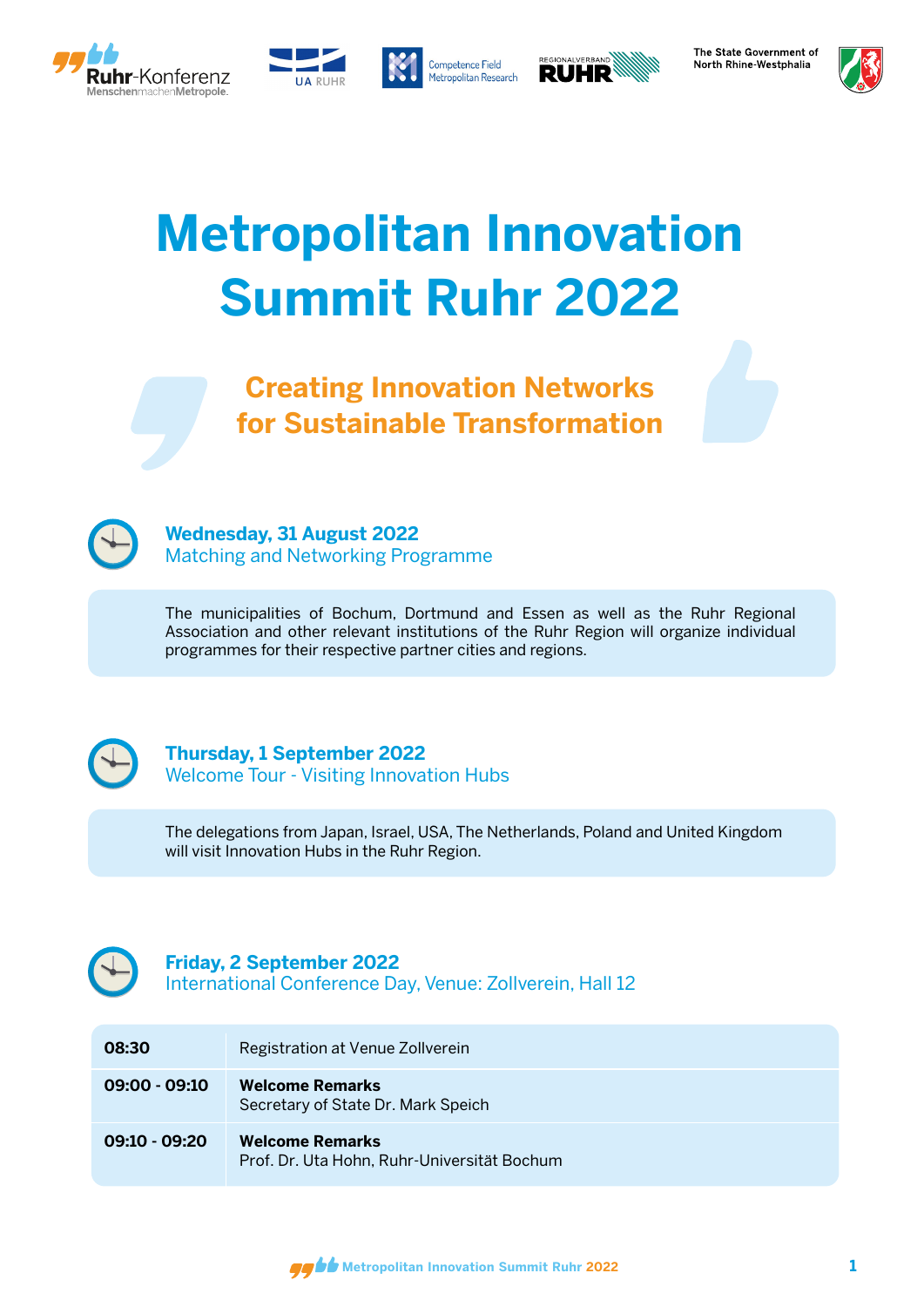









| 09:20 - 09:50   | <b>Keynote</b><br>Prof. Carlo Ratti, Massachusetts Institute of Technology, and Founder of<br>Carlo Ratti Associati                                                                                                                                                                                                                             |
|-----------------|-------------------------------------------------------------------------------------------------------------------------------------------------------------------------------------------------------------------------------------------------------------------------------------------------------------------------------------------------|
| 09:50 - 10:00   | <b>Introduction of Regions</b>                                                                                                                                                                                                                                                                                                                  |
| 10:00 - 10:20   | <b>Presentation Ruhr Region</b>                                                                                                                                                                                                                                                                                                                 |
| 10:20 - 10:40   | <b>Presentation Silesia</b>                                                                                                                                                                                                                                                                                                                     |
| 10:40 - 11:00   | <b>Presentation Pittsburgh</b>                                                                                                                                                                                                                                                                                                                  |
| 11:00 - 11:20   | <b>Presentation Greater Manchester Region</b>                                                                                                                                                                                                                                                                                                   |
| $11:20 - 11:40$ | <b>Coffee Break</b>                                                                                                                                                                                                                                                                                                                             |
| 11:40 - 12:00   | <b>Presentation Tsukuba</b>                                                                                                                                                                                                                                                                                                                     |
| 12:00 - 12:20   | <b>Presentation Randstad</b>                                                                                                                                                                                                                                                                                                                    |
| 12:20 - 12:40   | <b>Presentation Tel Aviv</b>                                                                                                                                                                                                                                                                                                                    |
| 12:40 - 13:30   | <b>Lunch Break</b>                                                                                                                                                                                                                                                                                                                              |
| 13:30 - 14:30   | Moderated discussion on Innovation Ecosystems and Public-Private-<br>Academic Collaborations in Sustainable Metropolitan Transformation                                                                                                                                                                                                         |
| $14:30 - 14:45$ | Short Break to transfer to workshop rooms                                                                                                                                                                                                                                                                                                       |
| 14:45 - 16:15   | <b>Workshops</b><br>1. Governance Strategies of Sustainable Metropolitan Transformation<br>2. International Networking and Representation of Innovation Ecosystems<br>3. Energy System Transformation for a Sustainable and Green Future<br>4. Smart Health - Lessons from the Pandemic<br>5. By the People, for the People - Social Innovation |
| $16:15 - 16:30$ | <b>Short Break</b>                                                                                                                                                                                                                                                                                                                              |
| 16:30 - 17:15   | Bringing together the results of the workshops                                                                                                                                                                                                                                                                                                  |
|                 | <b>End of the Summit</b>                                                                                                                                                                                                                                                                                                                        |